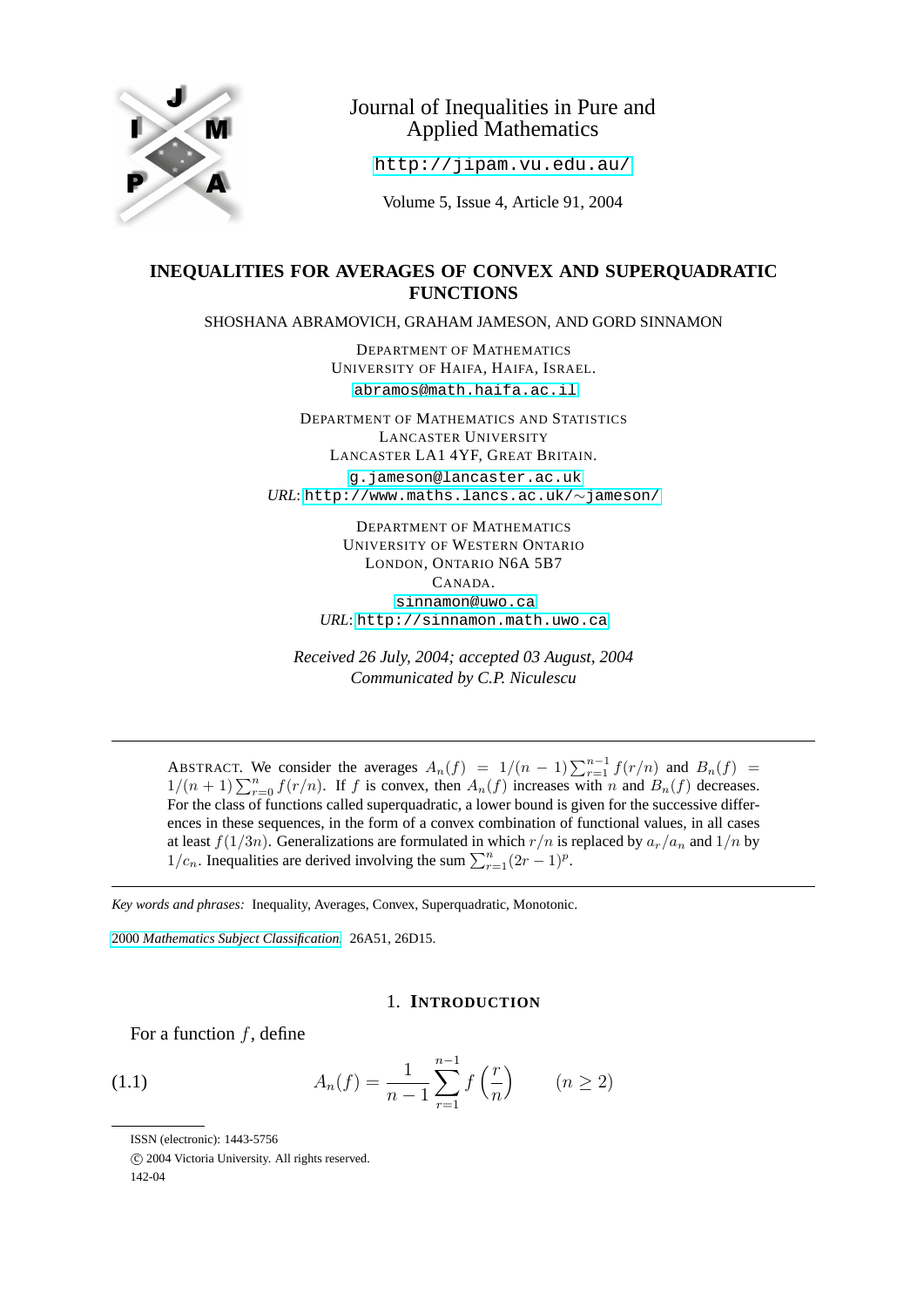<span id="page-1-2"></span>and

(1.2) 
$$
B_n(f) = \frac{1}{n+1} \sum_{r=0}^n f\left(\frac{r}{n}\right) \qquad (n \ge 1),
$$

the averages of values at equally spaced points in  $[0, 1]$ , respectively, excluding and including the end points. In [\[2\]](#page-13-0) it was shown that if f is convex, then  $A_n(f)$  increases with n, and  $B_n(f)$ decreases. A typical application, found by taking  $f(x) = -\log x$ , is that  $(n!)^{1/n}/(n+1)$ decreases with n (this strengthens the result of [\[6\]](#page-13-1) that  $(n!)^{1/n}/n$  is decreasing). Similar results for averages including one end point can be derived, and have appeared independently in [\[5\]](#page-13-2) and [\[4\]](#page-13-3).

In this article, we generalize the theorems of [\[2\]](#page-13-0) in two ways. First, we present a class of functions for which a non-zero lower bound can be given for the differences  $A_{n+1}(f)$  –  $A_n(f)$  and  $B_{n-1}(f) - B_n(f)$ . Recall that a convex function satisfies

<span id="page-1-1"></span>
$$
f(y) - f(x) \ge C(x)(y - x)
$$

for all x, y, where  $C(x) = f'(x)$  (or, if f is not differentiable at x, any number between the left and right derivatives at x). In [\[1\]](#page-13-4), the authors introduced the class of *superquadratic* functions, defined as follows. A function f, defined on an interval  $I = [0, a]$  or  $[0, \infty)$ , is "superquadratic" if for each x in I, there exists a real number  $C(x)$  such that

(SQ) 
$$
f(y) - f(x) \ge f(|y - x|) + C(x)(y - x)
$$

for all  $y \in I$ . For non-negative functions, this amounts to being "more than convex" in the sense specified. The term is chosen because  $x^p$  is superquadratic exactly when  $p \ge 2$ , and equality holds in the definition when  $p = 2$ . In Section [2,](#page-1-0) we shall record some of the elementary facts about superquadratic functions. In particular, they satisfy a refined version of Jensen's inequality for sums of the form  $\sum_{r=1}^{n} \lambda_r f(x_r)$ , with extra terms inserted.

For superquadratic functions, lower bounds for the differences stated are obtained in the form of convex combinations of certain values of  $f$ . By the refined Jensen inequality, they can be rewritten in the form  $f(1/3n) + S$ , where S is another convex combination. These estimates preserve equality in the case  $f(x) = x^2$ . By a further application of the inequality, we show that S is not less than  $f(a/n)$  (for  $B_n(f)$ ), or  $f(a/(n+3))$  (for  $A_n(f)$ ), where  $a = \frac{16}{81} = (\frac{2}{3})^4$ . This simplifies our estimates to the sum of just two functional values, but no longer preserving equality in the case of  $x^2$ .

We then present generalized versions in which  $f(r/n)$  is replaced by  $f(a_r/a_n)$  and  $1/(n\pm 1)$ is replaced by  $1/c_{n+1}$ . Under suitable conditions on the sequences  $(a_n)$  and  $(c_n)$ , we show that the generalized  $A_n(f)$  and  $B_n(f)$  are still monotonic for monotonic convex or concave functions. These theorems generalize and unify results of the same sort in [\[4\]](#page-13-3), which take oneend-point averages as their starting point. At the same time, the previous lower-bound estimates for superquadratic functions are generalized to this case.

There is a systematic duality between the results for  $A_n(f)$  and  $B_n(f)$  at every stage, but enough difference in the detail for it to be necessary to present most of the proofs separately.

We finish with some applications of our results to sums and products involving odd numbers. For example, if  $S_n(p) = \sum_{r=1}^n (2r-1)^p$ , then  $S_n(p)/(2n+1)(2n-1)^p$  decreases with n for  $p \ge$ 1, and  $S_n(p)/(n+1)(2n-1)^p$  increases with n when  $0 < p \le 1$ . Also, if  $Q_n = 1 \cdot 3 \cdots (2n-1)$ , then  $Q_n^{1/(n-1)}/(2n+1)$  decreases with n.

#### 2. **SUPERQUADRATIC FUNCTIONS**

<span id="page-1-0"></span>The definition [\(SQ\)](#page-1-1) of "superquadratic" was given in the introduction. We say that  $f$  is *subquadratic* if −f is superquadratic.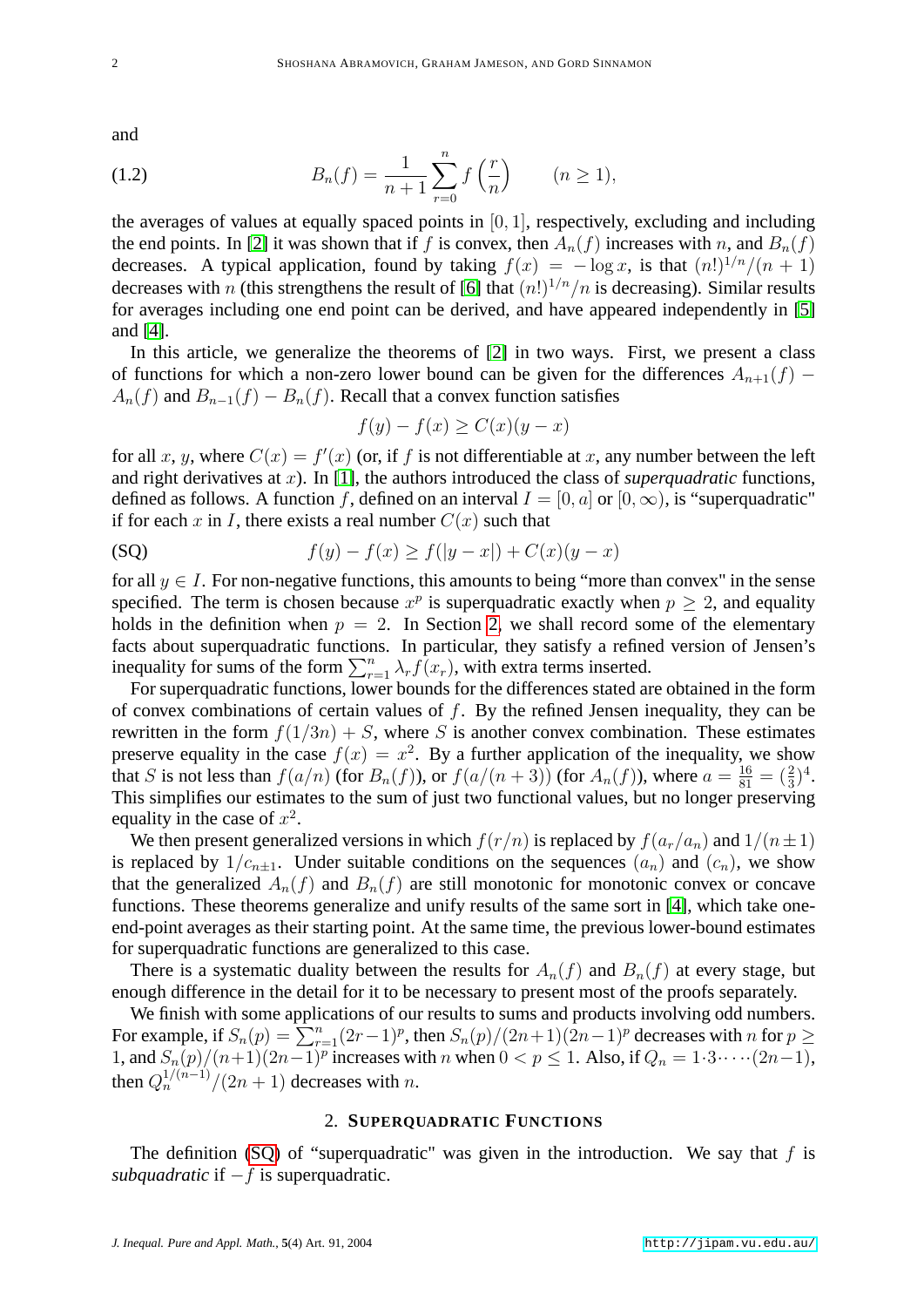First, some immediate remarks. For  $f(x) = x^2$ , equality holds in [\(SQ\)](#page-1-1), with  $C(x) = 2x$ . Also, the definition, with  $y = x$ , forces  $f(0) \le 0$ , from which it follows that one can always take  $C(0)$  to be 0. If f is differentiable and satisfies  $f(0) = f'(0) = 0$ , then one sees easily that the  $C(x)$  appearing in the definition is necessarily  $f'(x)$ .

The definition allows some quite strange functions. For example, any function satisfying  $-2 \le f(x) \le -1$  is superquadratic. However, for present purposes, our real interest is in non-negative superquadratic functions. The following lemma shows what these functions are like.

**Lemma 2.1.** *Suppose that* f *is superquadratic and non-negative. Then* f *is convex and increasing. Also, if*  $C(x)$  *is as in* (*SQ), then*  $C(x) > 0$ *.* 

*Proof.* Convexity is shown in [\[1,](#page-13-4) Lemma 2.2]. Together with  $f(0) = 0$  and  $f(x) > 0$ , this implies that f is increasing. As mentioned already, we can take  $C(0) = 0$ . For  $x > 0$  and  $y < x$ , we can rewrite (SO) as

$$
C(x) \ge \frac{f(x) - f(y) + f(x - y)}{x - y} \ge 0.
$$

The next lemma (essentially Lemma 3.2 of [\[1\]](#page-13-4)) gives a simple sufficient condition. We include a sketch of the proof for completeness.

<span id="page-2-0"></span>**Lemma 2.2.** If  $f(0) = f'(0) = 0$  and  $f'$  is convex (resp. concave), then f is superquadratic *(resp. subquadratic).*

*Proof.* First, since f' is convex and  $f'(0) = 0$ , we have  $f'(x) \leq [x/(x+y)]f'(x+y)$  for  $x, y \ge 0$ , and hence  $f'(x) + f'(y) \le f'(x+y)$  (that is, f' is superadditive). Now let  $y > x \ge 0$ . Then

$$
f(y) - f(x) - f(y - x) - (y - x)f'(x) = \int_0^{y - x} [f'(t + x) - f'(t) - f'(x)]dt \ge 0.
$$

Similarly for the case  $x > y > 0$ .

Hence  $x^p$  is superquadratic for  $p \ge 2$  and subquadratic for  $1 < p \le 2$ . (It is also easily seen that  $x^p$  is subquadratic for  $0 < p \le 1$ , with  $C(x) = 0$ ). Other examples of superquadratic functions are  $x^2 \log x$ , sinh x and

$$
f(x) = \begin{cases} 0 & \text{for } 0 \le x \le a, \\ (x - a)^2 & \text{for } x > a. \end{cases}
$$

The converse of Lemma [2.2](#page-2-0) is not true. In [\[1\]](#page-13-4), it is shown where superquadratic fits into the "scale of convexity" introduced in [\[3\]](#page-13-5).

The refined Jensen inequality is as follows. Let  $\mu$  be a probability measure on a set E. Write simply  $\int x$  for  $\int_E x d\mu$ .

<span id="page-2-1"></span>**Lemma 2.3.** Let x be non-negative and  $\mu$ -integrable, and let f be superquadratic. Define the (non-linear) operator  $T$  by:  $(Tx)(s) = |x(s) - \int x|$ . Then

$$
\int (f \circ x) \ge f\left(\int x\right) + \int [f \circ (Tx)].
$$

*The opposite inequality holds if* f *is subquadratic.*

 $\Box$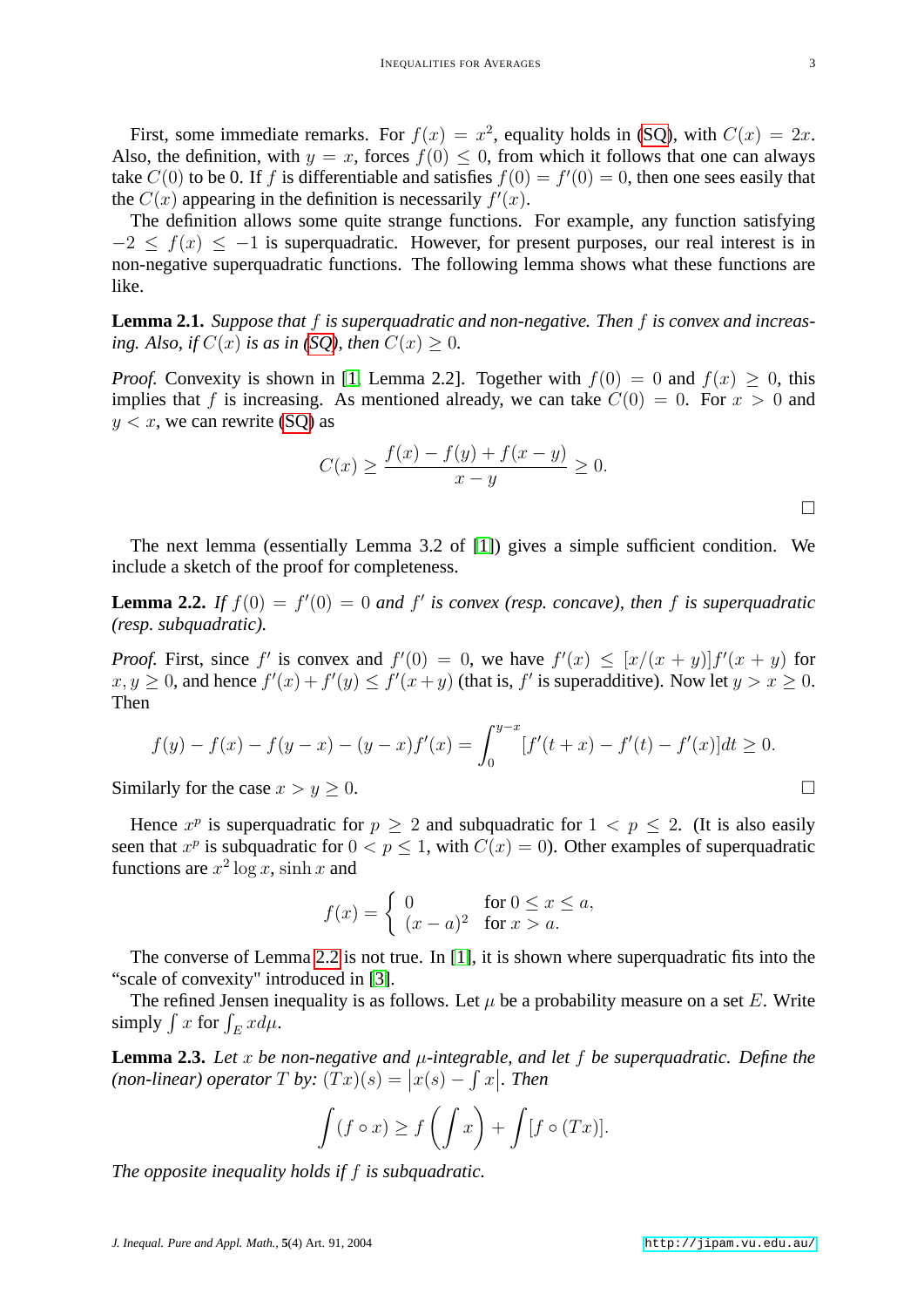*Proof.* Assume f is superquadratic. Write  $\int x = \overline{x}$ . Then

$$
\int (f \circ x) - f(\overline{x}) = \int [f(x(s)) - f(\overline{x})] ds
$$
  
\n
$$
\geq \int f(|x(s) - \overline{x}|) ds + C(\overline{x}) \int (x(s) - \overline{x}) ds
$$
  
\n
$$
= \int (f \circ Tx).
$$

In fact, the converse holds: if the property stated in Lemma [2.3](#page-2-1) holds for all two-point measure spaces, then f is superquadratic  $[1,$  Theorem 2.3].

Note that  $T$  is a sublinear operator. Iteration of Lemma [2.3](#page-2-1) immediately gives:

<span id="page-3-0"></span>**Lemma 2.4.** *If*  $x \geq 0$  *and*  $f$  *is superquadratic, then for each*  $k \geq 2$ *,* 

$$
\int (f \circ x) \ge f\left(\int x\right) + f\left(\int Tx\right) + \dots + f\left(\int T^{k-1}x\right) + \int [f \circ (T^k x)].
$$
  
nce

*and he* 

$$
\int (f \circ x) \ge \sum_{k=0}^{\infty} f\left(\int T^k x\right).
$$

In this paper, we will be using the discrete case of Lemma [2.3.](#page-2-1) It may be helpful to restate this case in the style in which it will appear: *Suppose that* f *is superquadratic. Let*  $x_r > 0$  $(1 \leq r \leq n)$  and let  $\overline{x} = \sum_{r=1}^{n} \lambda_r x_r$ , where  $\lambda_r \geq 0$  and  $\sum_{r=1}^{n} \lambda_r = 1$ . Then

$$
\sum_{r=1}^{n} \lambda_r f(x_r) \ge f(\overline{x}) + \sum_{r=1}^{n} \lambda_r f(|x_r - \overline{x}|).
$$

For  $x \in \mathbb{R}^n$ , now write  $x(r)$  for the rth component, and, as usual,  $||x||_{\infty} = \max_{1 \le r \le n} |x(r)|$ . In this discrete situation, for the T defined above, it is easy to show that  $||T^kx||_{\infty}$  converges to zero geometrically.

<span id="page-3-1"></span>**Lemma 2.5.** Let  $\lambda = \min_{1 \leq r \leq n} \lambda_r$  and let  $x \geq 0$ . Then  $||Tx||_{\infty} \leq (1-\lambda)||x||_{\infty}$ , hence  $||T^kx||_{\infty} \leq$  $(1 - \lambda)^k ||x||_{\infty}$ .

*Proof.* Note that  $|x(r) - x(s)| \le ||x||_{\infty}$  for all r, s. So, for each r,

$$
(Tx)(r) = \left| \sum_{s=1}^{n} \lambda_s [x(r) - x(s)] \right|
$$
  

$$
\leq \sum_{s \neq r} \lambda_s |x(r) - x(s)|
$$
  

$$
\leq (1 - \lambda_r) ||x||_{\infty}.
$$

It now follows easily that the second inequality in Lemma [2.4](#page-3-0) reverses for subquadratic functions satisfying a condition  $f(t) \leq ct^p$  for some  $p > 0$ . Hence equality holds for  $f(x) = x^2$ . *Note*. It is not necessarily true that  $\int Tx \leq \int x$ , and hence  $\|\cdot\|_\infty$  cannot be replaced by  $\|\cdot\|_1$  in Lemma [2.5.](#page-3-1) Take  $\lambda_r = 1/n$  for each r, and let  $x = (1, 0, \ldots, 0)$ . Then  $Tx = \left(1 - \frac{1}{n}\right)$  $\frac{1}{n}, \frac{1}{n}$  $\frac{1}{n}, \ldots, \frac{1}{n}$  $\frac{1}{n}$ , giving  $\int Tx = 2(n - 1)/n^2$ .

 $\Box$ 

 $\Box$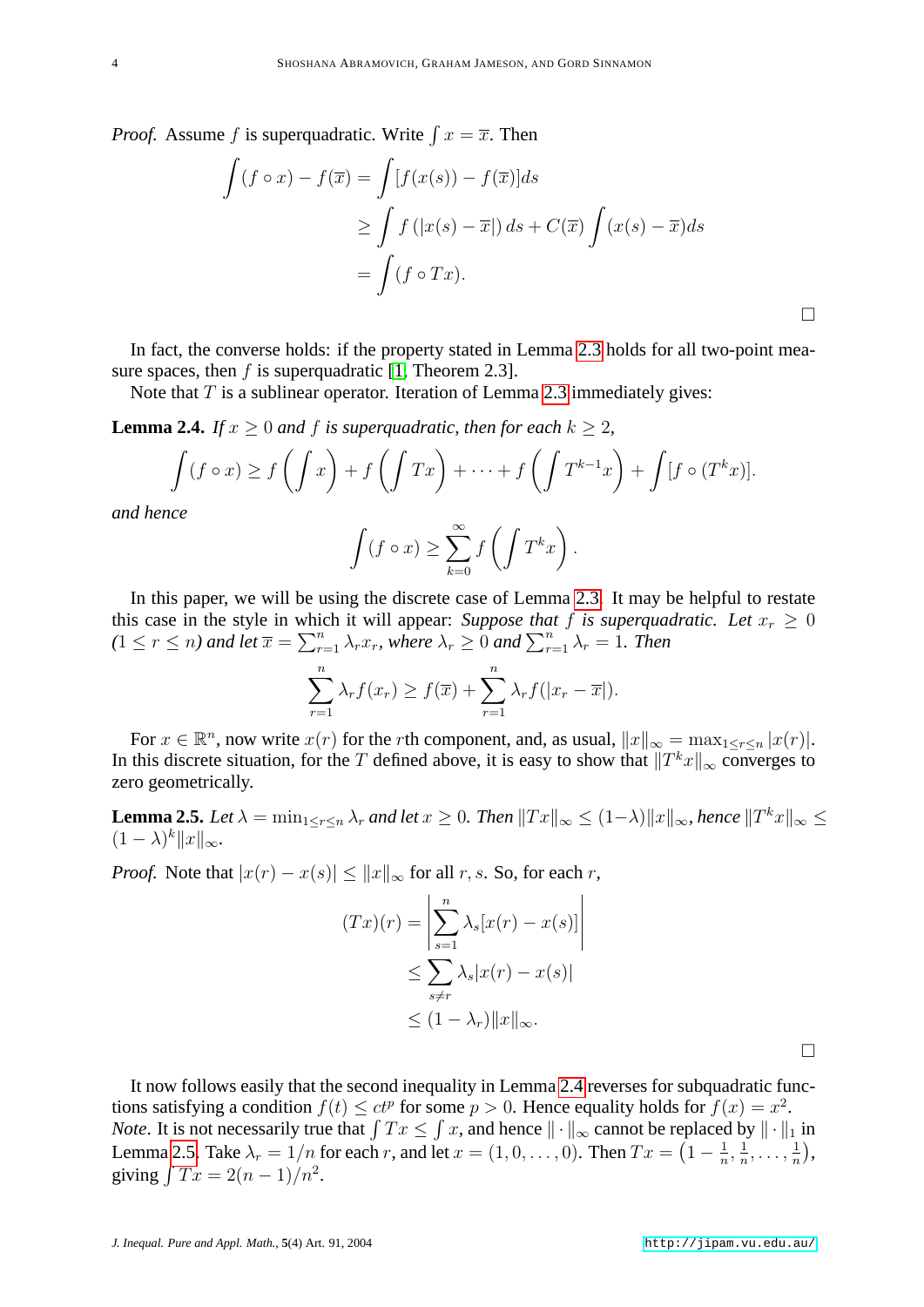## <span id="page-4-0"></span>3. **THE BASIC THEOREMS**

<span id="page-4-3"></span>Throughout the following, the quantities  $A_n(f)$  and  $B_n(f)$  continue to be defined by [\(1.1\)](#page-0-0) and [\(1.2\)](#page-1-2).

<span id="page-4-2"></span>**Theorem 3.1.** *If f is superquadratic on* [0, 1]*, then for*  $n \ge 2$ *,* 

(3.1) 
$$
A_{n+1}(f) - A_n(f) \geq \sum_{r=1}^{n-1} \lambda_r f(x_r),
$$

*where*

$$
\lambda_r = \frac{2r}{n(n-1)}, \qquad x_r = \frac{n-r}{n(n+1)}.
$$

<span id="page-4-1"></span>*Further,*

(3.2) 
$$
A_{n+1}(f) - A_n(f) \ge f\left(\frac{1}{3n}\right) + \sum_{r=1}^{n-1} \lambda_r f(y_r),
$$

*where*

$$
y_r = \frac{|2n - 1 - 3r|}{3n(n+1)}.
$$

*The opposite inequalities hold if* f *is subquadratic.*

Proof. Write 
$$
\Delta_n = (n-1)[A_{n+1}(f) - A_n(f)]
$$
. Then  
\n
$$
\Delta_n = \frac{n-1}{n} \sum_{r=1}^n f\left(\frac{r}{n+1}\right) - \sum_{r=1}^{n-1} f\left(\frac{r}{n}\right)
$$
\n
$$
= \sum_{r=1}^n \left(\frac{r-1}{n} + \frac{n-r}{n}\right) f\left(\frac{r}{n+1}\right) - \sum_{r=1}^{n-1} f\left(\frac{r}{n}\right)
$$
\n
$$
= \sum_{r=0}^{n-1} \frac{r}{n} f\left(\frac{r+1}{n+1}\right) + \sum_{r=1}^{n-1} \frac{n-r}{n} f\left(\frac{r}{n+1}\right) - \sum_{r=1}^{n-1} f\left(\frac{r}{n}\right)
$$
\n
$$
= \sum_{r=1}^{n-1} \frac{r}{n} \left[ f\left(\frac{r+1}{n+1}\right) - f\left(\frac{r}{n}\right) \right] + \sum_{r=1}^{n-1} \frac{n-r}{n} \left[ f\left(\frac{r}{n+1}\right) - f\left(\frac{r}{n}\right) \right].
$$

We apply the definition of superquadratic to both the differences appearing in the last line, noting that

$$
\frac{r+1}{n+1} - \frac{r}{n} = \frac{n-r}{n(n+1)}.
$$

We obtain

$$
\Delta_n \ge \sum_{r=1}^{n-1} \frac{r}{n} f\left(\frac{n-r}{n(n+1)}\right) + \sum_{r=1}^{n-1} \frac{n-r}{n} f\left(\frac{r}{n(n+1)}\right) + \sum_{r=1}^{n-1} h_r C\left(\frac{r}{n}\right),
$$

where

$$
h_r = \frac{r}{n} \cdot \frac{r+1}{n+1} + \frac{n-r}{n} \cdot \frac{r}{n+1} - \frac{r}{n} = 0,
$$

hence

$$
\Delta_n \ge 2 \sum_{r=1}^{n-1} \frac{r}{n} f\left(\frac{n-r}{n(n+1)}\right),\,
$$

which is equivalent to  $(3.1)$ .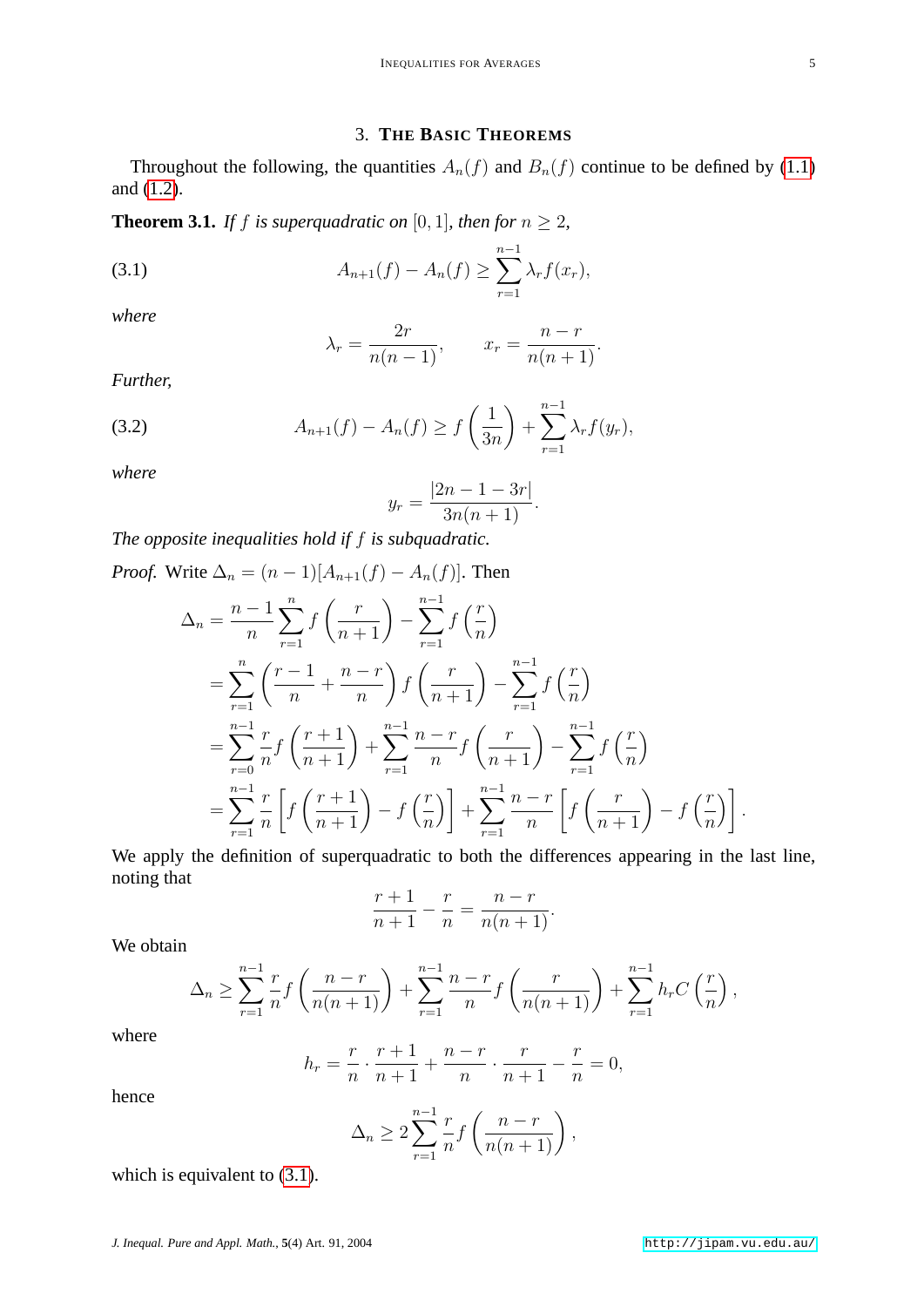We now apply Lemma [2.3.](#page-2-1) Note that

$$
\sum_{r=1}^{n-1} r(n-r) = \frac{1}{2}(n-1)n^2 - \frac{1}{6}(n-1)n(2n-1)
$$

$$
= \frac{1}{6}(n-1)n(n+1),
$$

hence  $\sum_{r=1}^{n-1} \lambda_r x_r = 1/3n$  (denote this by  $\overline{x}$ ). So

$$
x_r - \overline{x} = \frac{n-r}{n(n+1)} - \frac{1}{3n} = \frac{2n - 3r - 1}{3n(n+1)},
$$

and inequality [\(3.2\)](#page-4-1) follows.  $\Box$ 

The proof of the dual result for  $B_n(f)$  follows similar lines, but since the algebraic details are critical, we set them out in full.

<span id="page-5-2"></span>**Theorem 3.2.** *If f is superquadratic on* [0, 1]*, then for*  $n \geq 2$ *,* 

(3.3) 
$$
B_{n-1}(f) - B_n(f) \ge \sum_{r=1}^n \lambda_r f(x_r),
$$

*where*

$$
\lambda_r = \frac{2r}{n(n+1)}, \qquad x_r = \frac{n-r}{n(n-1)}.
$$

<span id="page-5-1"></span>*Further,*

(3.4) 
$$
B_{n-1}(f) - B_n(f) \ge f\left(\frac{1}{3n}\right) + \sum_{r=1}^n \lambda_r f(y_r),
$$

*where*

$$
y_r = \frac{|2n + 1 - 3r|}{3n(n - 1)}.
$$

*The opposite inequalities hold if* f *is subquadratic.*

*Proof.* Let  $\Delta_n = (n+1)[B_{n-1}(f) - B_n(f)]$ . Then

$$
\Delta_n = \frac{n+1}{n} \sum_{r=0}^{n-1} f\left(\frac{r}{n-1}\right) - \sum_{r=0}^n f\left(\frac{r}{n}\right)
$$
  
= 
$$
\sum_{r=0}^{n-1} \left(\frac{r+1}{n} + \frac{n-r}{n}\right) f\left(\frac{r}{n-1}\right) - \sum_{r=0}^n f\left(\frac{r}{n}\right)
$$
  
= 
$$
\sum_{r=1}^n \frac{r}{n} f\left(\frac{r-1}{n-1}\right) + \sum_{r=0}^{n-1} \frac{n-r}{n} f\left(\frac{r}{n-1}\right) - \sum_{r=0}^n f\left(\frac{r}{n}\right)
$$
  
= 
$$
\sum_{r=1}^n \frac{r}{n} \left[ f\left(\frac{r-1}{n-1}\right) - f\left(\frac{r}{n}\right) \right] + \sum_{r=0}^{n-1} \frac{n-r}{n} \left[ f\left(\frac{r}{n-1}\right) - f\left(\frac{r}{n}\right) \right].
$$

Apply the definition of superquadratic, noting that

$$
\left|\frac{r-1}{n-1}-\frac{r}{n}\right|=\frac{n-r}{n(n-1)}.
$$

<span id="page-5-0"></span>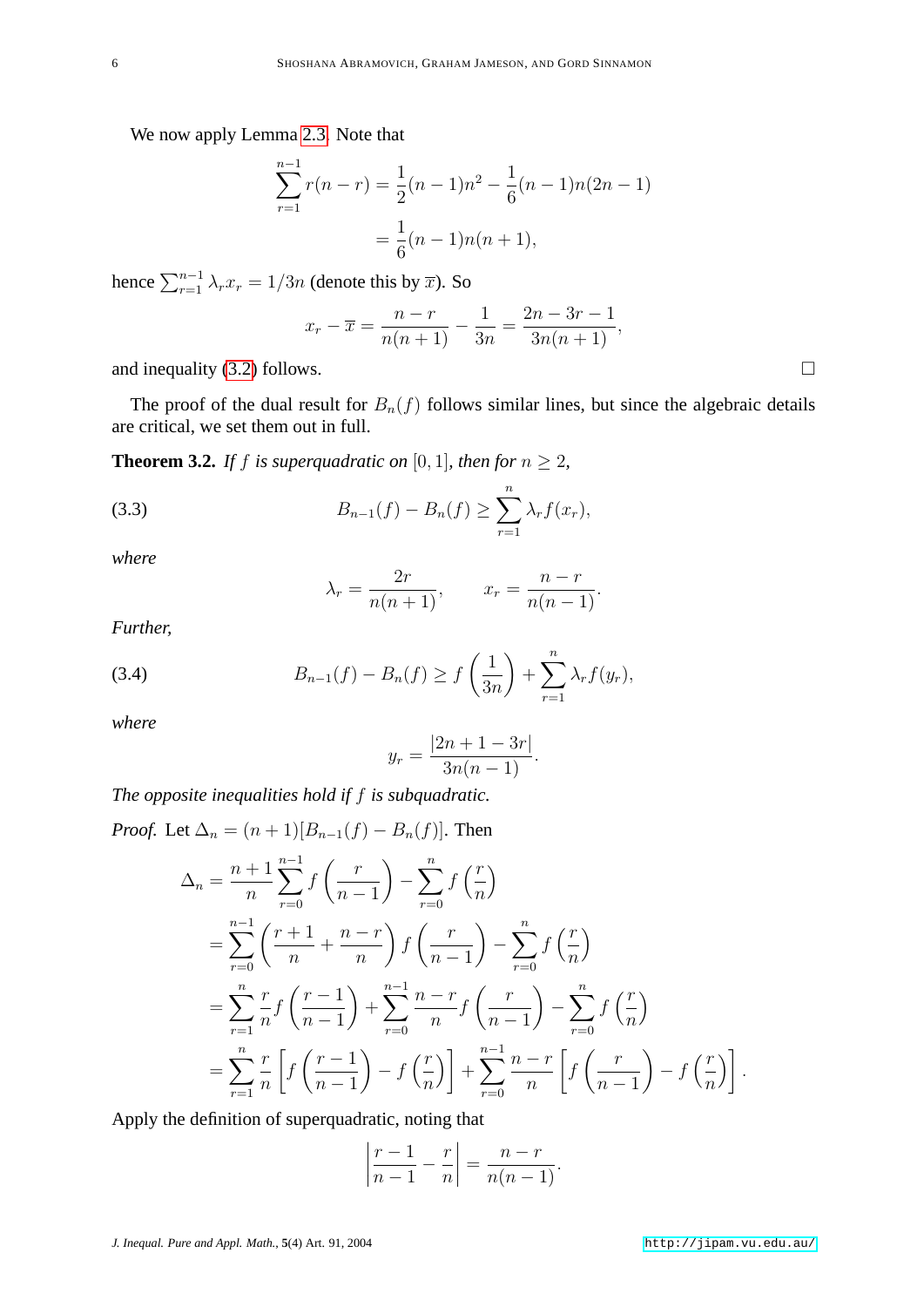We obtain

$$
\Delta_n \ge \sum_{r=1}^n \frac{r}{n} f\left(\frac{n-r}{n(n-1)}\right) + \sum_{r=0}^{n-1} \frac{n-r}{n} f\left(\frac{r}{n(n-1)}\right) + \sum_{r=0}^n k_r C\left(\frac{r}{n}\right),
$$

where

$$
k_r = \frac{r}{n} \cdot \frac{r-1}{n-1} + \frac{n-r}{n} \cdot \frac{r}{n-1} - \frac{r}{n} = 0,
$$

hence

$$
\Delta_n \ge 2 \sum_{r=1}^n \frac{r}{n} f\left(\frac{n-r}{n(n-1)}\right),\,
$$

which is equivalent to [\(3.3\)](#page-5-0). Exactly as in Theorem [3.1,](#page-4-2) we see that  $\sum_{r=1}^{n} \lambda_r x_r = 1/3n$ , and  $(3.4)$  follows.

**Remark 3.3.** These proofs, simplified by not introducing the functional values of f on the right-hand side, reproduce Theorems 1 and 2 of [\[2\]](#page-13-0) for convex functions.

**Remark 3.4.** Since these inequalities reverse for subquadratic functions, they become equalities for  $f(x) = x^2$ , which is both superquadratic and subquadratic. In this sense, they are optimal for the hypotheses: nothing has been lost. However, this is at the cost of fairly complicated expressions. Clearly, if f is also non-negative, then we have the simple lower estimate  $f(1/3n)$ . in both results. In the case  $f(x) = x^2$ , it is easily seen that

$$
A_n(f) = \frac{1}{3} - \frac{1}{6n}, \qquad B_n(f) = \frac{1}{3} + \frac{1}{6n},
$$

hence

$$
A_{n+1}(f) - A_n(f) = \frac{1}{6n(n+1)}, \qquad B_{n-1}(f) - B_n(f) = \frac{1}{6n(n-1)},
$$

so the term  $f(1/3n) = 1/9n^2$  gives about two thirds of the true value.

*Averages including one end-point*. Let

$$
D_n(f) = \frac{1}{n} \sum_{r=0}^{n-1} f\left(\frac{r}{n}\right), \qquad E_n(f) = \frac{1}{n} \sum_{r=1}^{n} f\left(\frac{r}{n}\right).
$$

If  $f(0) = 0$ , then

$$
D_n(f) = \frac{n-1}{n} A_n(f), \qquad E_n(f) = \frac{n+1}{n} B_n(f).
$$

For an increasing, convex function f, we can add a constant to ensure that  $f(0) = 0$ , and it follows that  $D_n(f)$  is increasing and  $E_n(f)$  is decreasing ([\[2,](#page-13-0) Theorem 3A]; also, with direct proof, [\[5\]](#page-13-2) and [\[4\]](#page-13-3)). Further, we have

$$
D_{n+1}(f) - D_n(f) = \frac{n}{n+1} [A_{n+1}(f) - A_n(f)] + \frac{1}{n(n+1)} A_n(f)
$$

and

$$
E_{n-1}(f) - E_n(f) = \frac{n}{n-1} [B_{n-1}(f) - B_n(f)] + \frac{1}{n(n-1)} B_n(f).
$$

For non-negative, superquadratic f, we automatically have  $f(0) = 0$ , so we can read off lower bounds for these differences from the corresponding ones for  $A_n(f)$  and  $B_n(f)$ . With regard to the second term, note that for convex functions, we always have  $A_n(f) \ge A_2(f) = f(\frac{1}{2})$  $(\frac{1}{2})$  and  $B_n(f) \geq \int_0^1 f$ .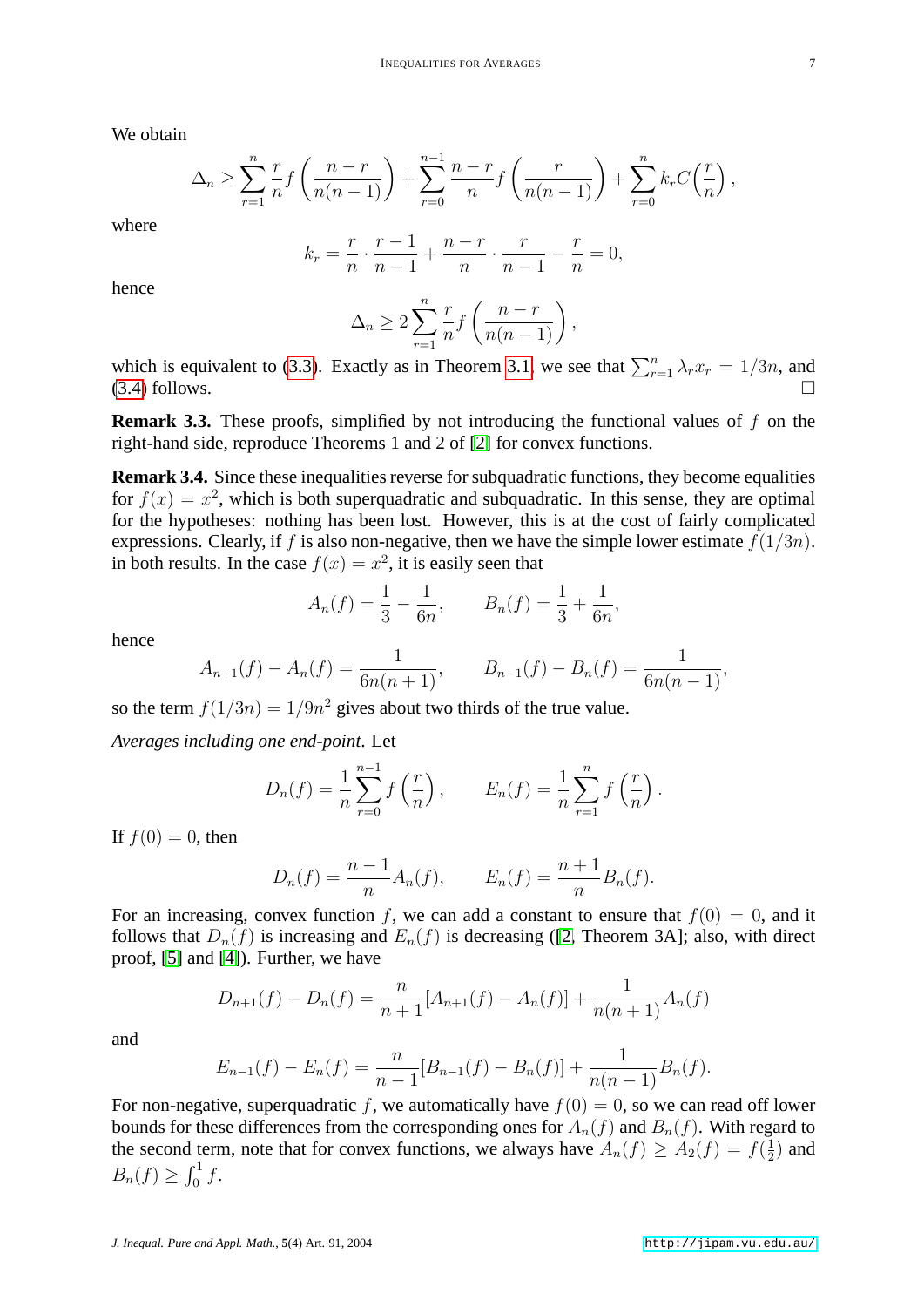### 4. **ESTIMATES IN TERMS OF TWO FUNCTIONAL VALUES**

For non-negative superquadratic functions, we now give lower estimates for the second term in [\(3.2\)](#page-4-1) and [\(3.4\)](#page-5-1) in the form of the value at one point, at the cost of losing exactness for the function  $f(x) = x^2$ . We shall prove:

<span id="page-7-1"></span>**Theorem 4.1.** *If f is superquadratic and non-negative, then for*  $n \geq 3$ *,* 

$$
A_{n+1}(f) - A_n(f) \ge f\left(\frac{1}{3n}\right) + f\left(\frac{16}{81(n+3)}\right).
$$

<span id="page-7-0"></span>**Theorem 4.2.** If f is superquadratic and non-negative, then for all  $n > 2$ ,

$$
B_{n-1}(f) - B_n(f) \ge f\left(\frac{1}{3n}\right) + f\left(\frac{16}{81n}\right).
$$

The factor  $\frac{16}{81}$  seems a little less strange if regarded as  $(\frac{2}{3})$  $(\frac{2}{3})^4$ .

We give the proof for  $B_n(f)$  first, since there are some extra complications in the case of  $A_n(f)$ . Let  $\lambda_r$  and  $y_r$  be as in Theorem [3.2.](#page-5-2) By Lemma [2.3,](#page-2-1) discarding the extra terms arising from the definition of superquadratic, we have  $\sum_{r=1}^{n} \lambda_r f(y_r) \geq f(y)$ , where  $y = y(n)$  $\sum_{r=1}^{n} \lambda_r y_r$ . We give a lower bound for  $y(n)$ .

<span id="page-7-2"></span>**Lemma 4.3.** Let  $S = \sum_{r=1}^{n} r|2n+1-3r|$ . Let m be the greatest integer such that  $3m \leq 2n+1$ . *Then*

$$
S = 2m(m+1)(n-m).
$$

*Proof.* For *any* m,

$$
\sum_{r=1}^{m} r(2n + 1 - 3r) = \frac{1}{2}m(m+1)(2n+1) - \frac{1}{2}m(m+1)(2m+1)
$$

$$
= m(m+1)(n-m).
$$

In particular,  $\sum_{r=1}^{n} r(2n + 1 - 3r) = 0$ . With m now as stated, it follows that

$$
S = \sum_{r=1}^{m} r(2n + 1 - 3r) + \sum_{r=m+1}^{n} r(3r - 2n - 1)
$$
  
= 
$$
2 \sum_{r=1}^{m} r(2n + 1 - 3r)
$$
  
= 
$$
2m(m + 1)(n - m).
$$

 $\Box$ 

*Conclusion of the proof of Theorem [4.2.](#page-7-0)* With this notation, we have

$$
y(n) = \frac{2S}{3n^2(n+1)(n-1)}.
$$

If we insert  $3m \leq 2n+1$  and  $n-m \leq \frac{1}{3}$  $\frac{1}{3}(n+1)$ , we obtain  $y(n) \geq (2 - \frac{1}{n})$  $\frac{1}{n}$  $)(8/81n)$ , not quite the stated result. However, 3m is actually one of  $2n - 1$ ,  $2n$ ,  $2n + 1$ . The exact expressions for  $y(n)$  in the three cases, are, respectively:

$$
\frac{8}{81n} \cdot \frac{(2n-1)(n+1)}{(n-1)n}, \qquad \frac{8}{81} \cdot \frac{2n+3}{n^2-1}, \qquad \frac{8}{81n} \cdot \frac{(2n+1)(n+2)}{n(n+1)}.
$$

In each case, it is clear that  $y(n) \ge 16/81n$ .

We now return to Theorem [4.1.](#page-7-1) Let  $\lambda_r$  and  $y_r$  be as defined in Theorem [3.1.](#page-4-2)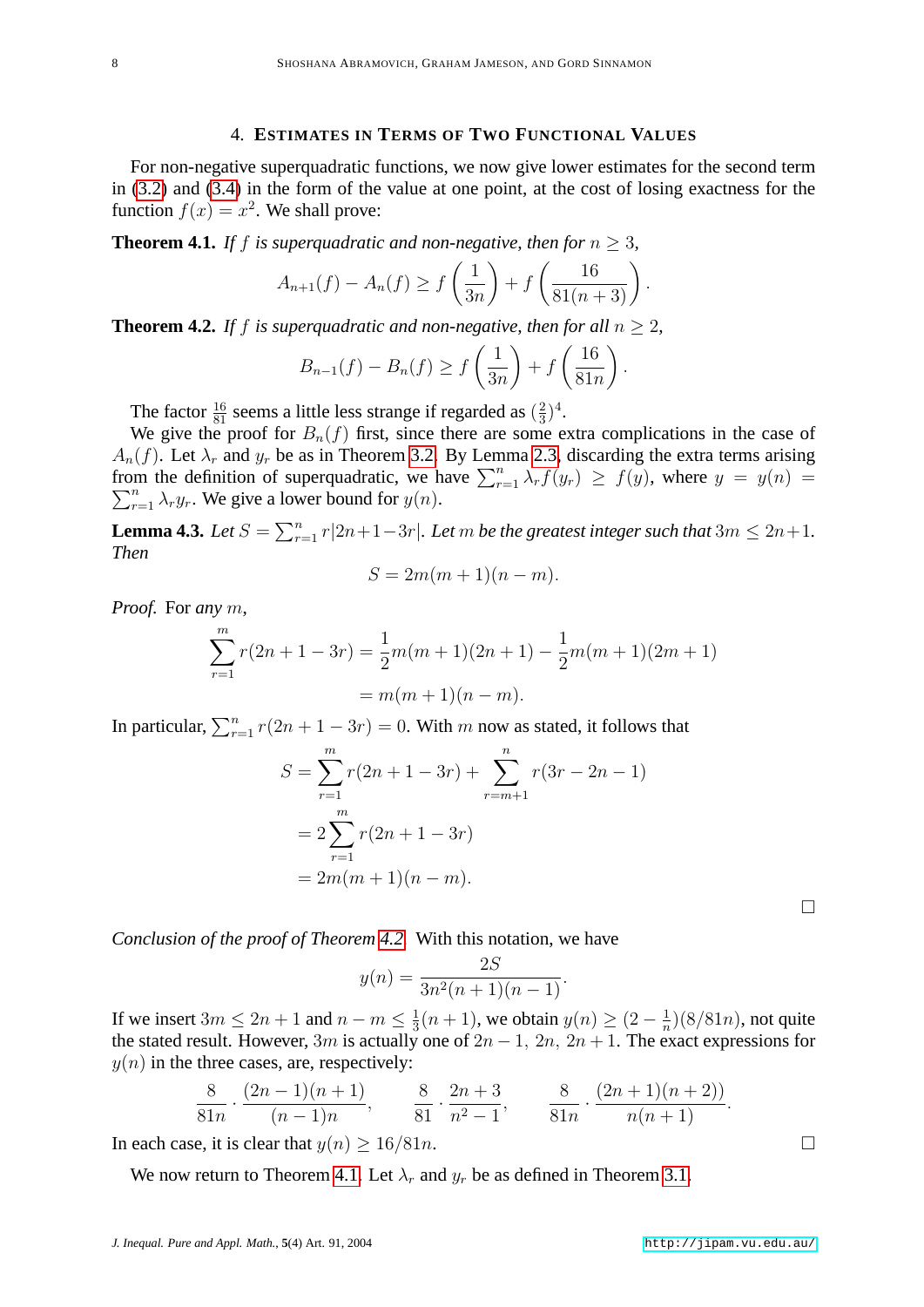**Lemma 4.4.** Let  $S = \sum_{r=1}^{n-1} r|2n - 1 - 3r|$ , and let m be the smallest integer such that  $3m \geq$ 2n − 1*. Then*

$$
S = 2(m-1)m(n-m).
$$

*Proof.* Similar to Lemma [4.3,](#page-7-2) using the fact that (for any m):

$$
\sum_{r=1}^{m-1} r(2n - 1 - 3r) = (m-1)m(n - m).
$$

 $\Box$ 

*Conclusion of the proof of Theorem [4.1.](#page-7-1)* **Case**  $3m = 2n - 1$  (so that  $n = 2, 5, ...$ ). Then

$$
y(n) = \frac{8}{81} \cdot \frac{(n-2)(2n-1)}{n^2(n-1)}.
$$

The statement  $y(n) \ge 16/[81(n+3)]$  is equivalent to  $3n^2 - 13n + 6 \ge 0$ , which occurs for all  $n > 4$ .

**Case**  $3m = 2n$  (so  $n = 3, 6, ...$ ). Then

$$
y(n) = \frac{8}{81} \cdot \frac{(2n-3)}{(n+1)(n-1)},
$$

which is not less than  $16/[81(n+3)]$  when  $3n \ge 7$ . **Case**  $3m = 2n + 1$  (so  $n = 4, 7, ...$ ). Then

$$
y(n) = \frac{8}{81} \frac{(n-1)(2n+1)}{n^2(n+1)}.
$$

This time we note that  $y(n) \ge 16/[81(n+2)]$  is equivalent to  $n^2 - 3n - 2 \ge 0$ , which occurs for all  $n \geq 4$ .

*Note*. More precisely, the proof shows that  $y(2) = 0$ ,  $y(3) = \frac{1}{27}$  and  $y(5) = \frac{2}{75}$ , while in all other cases  $y(n) \ge 16/[81(n+2)]$ .

In principle, the process can be iterated, as in Lemma [2.4.](#page-3-0) After complicated evaluations, one finds that the next term is of the order of  $f(1/30n)$ .

#### 5. **GENERALIZED VERSIONS**

We now formulate generalized versions of the earlier results in which  $f(r/n)$  is replaced by  $f(a_r/a_n)$  and  $1/(n \pm 1)$  is replaced by  $1/c_{n \pm 1}$ , under suitable conditions on the sequences  $(a_n)$  and  $(c_n)$ . For increasing convex functions, we show that the generalized  $A_n(f)$  and  $B_n(f)$ are still monotonic. There are companion results for decreasing or concave functions, with some of the hypotheses reversed. The results of [\[4\]](#page-13-3) follow as special cases. For superquadratic functions, we obtain suitable generalizations of the lower bounds given in [\(3.1\)](#page-4-0) and [\(3.3\)](#page-5-0).

#### <span id="page-8-0"></span>**Theorem 5.1.**

(i) Let  $(a_n)_{n\geq 1}$  and  $(c_n)_{n\geq 0}$  be sequences such that  $a_n > 0$  and  $c_n > 0$  for  $n \geq 1$  and: (A1)  $c_0 = 0$  *and*  $c_n$  *is increasing*, (A2)  $c_{n+1} - c_n$  *is decreasing for*  $n \geq 0$ *,* (A3)  $c_n(a_{n+1}/a_n - 1)$  *is decreasing for*  $n \geq 1$ *.*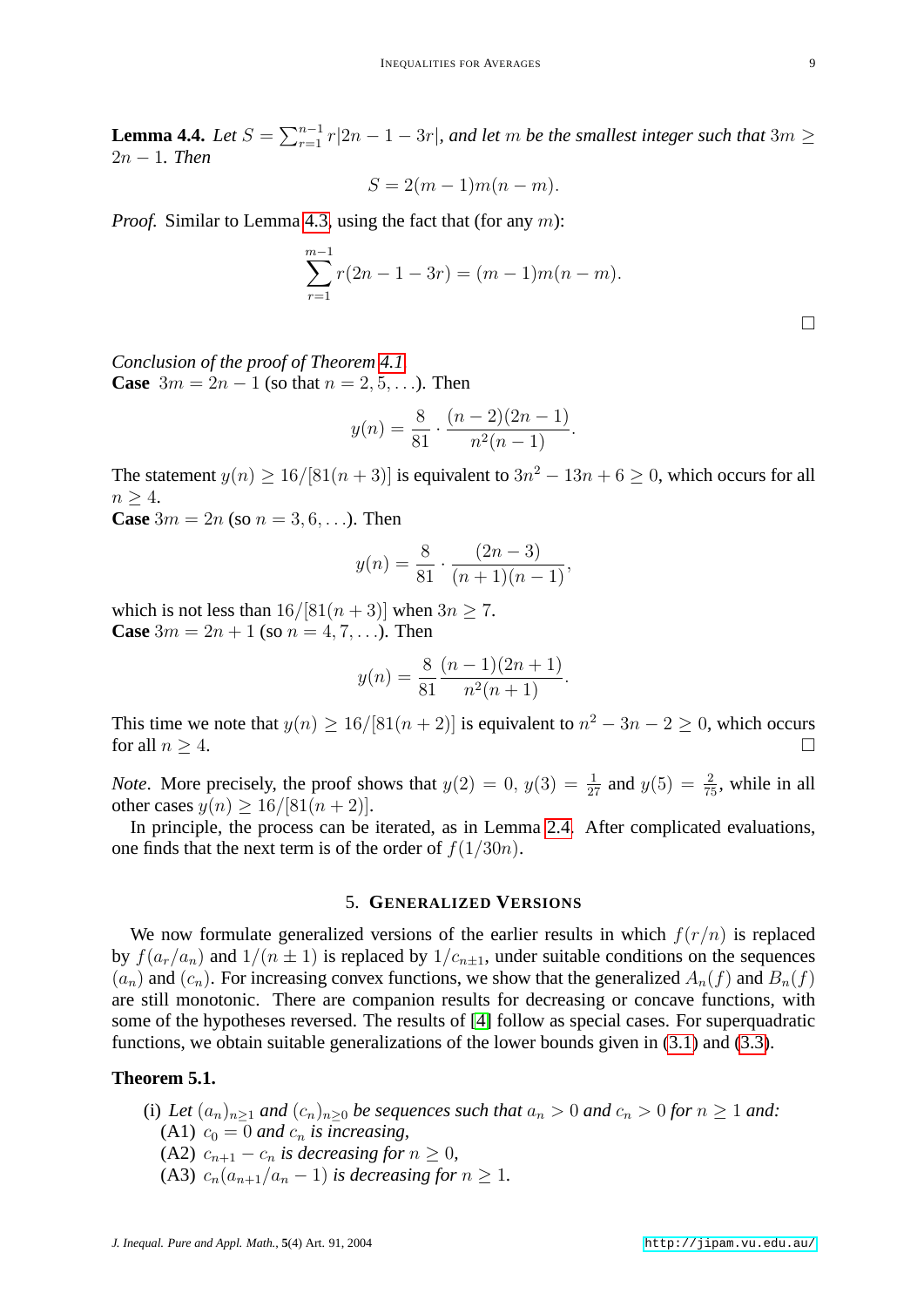*Given a function* f*, let*

$$
A_n[f,(a_n),(c_n)] = A_n(f) = \frac{1}{c_{n-1}} \sum_{r=1}^{n-1} f\left(\frac{a_r}{a_n}\right)
$$

*for* n ≥ 2*. Suppose that* f *is convex, non-negative, increasing and differentiable on an interval J including all the points*  $a_r/a_n$  *for*  $r < n$ *. Then*  $A_n(f)$  *increases with* n.

- (ii) *Suppose that* f *is decreasing on* J *and that (A3) is reversed, with the other hypotheses unchanged. Then*  $A_n(f)$  *increases with n*.
- (iii) *Suppose that* f *is concave, non-negative and increasing on* J*, and that (A2) and (A3) are both reversed, with the other hypotheses unchanged. Then*  $A_n(f)$  *decreases with* n.

*Proof.* First, consider case (i). Let

$$
\Delta_n = c_{n-1}[A_{n+1}(f) - A_n(f)] = \frac{c_{n-1}}{c_n} \sum_{r=1}^n f\left(\frac{a_r}{a_{n+1}}\right) - \sum_{r=1}^{n-1} f\left(\frac{a_r}{a_n}\right).
$$

We follow the proof of Theorem [3.1,](#page-4-2) with appropriate substitutions. At the first step, where we previously expressed  $n-1$  as  $(r-1)+(n-r)$ , we now use (A2): we have  $c_r-c_{r-1} \ge c_n-c_{n-1}$ , hence

<span id="page-9-0"></span>
$$
c_{n-1} \ge c_{r-1} + (c_n - c_r)
$$

for  $r < n$ . Using only the fact that f is non-negative, the previous steps then lead to

$$
(5.1) \qquad \Delta_n \ge \sum_{r=1}^{n-1} \frac{c_r}{c_n} \left[ f\left(\frac{a_{r+1}}{a_{n+1}}\right) - f\left(\frac{a_r}{a_n}\right) \right] + \sum_{r=1}^{n-1} \frac{c_n - c_r}{c_n} \left[ f\left(\frac{a_r}{a_{n+1}}\right) - f\left(\frac{a_r}{a_n}\right) \right].
$$

(The condition  $c_0 = 0$  is needed at the last step).

For  $x, y \in J$ , we have  $f(y) - f(x) \ge C(x)(y - x)$ , where  $C(x) = f'(x) \ge 0$ . So

$$
\Delta_n \ge \sum_{r=1}^{n-1} h_r C\left(\frac{a_r}{a_n}\right),\,
$$

where, by (A3),

$$
h_r = \frac{c_r}{c_n} \cdot \frac{a_{r+1}}{a_{n+1}} + \frac{c_n - c_r}{c_n} \cdot \frac{a_r}{a_{n+1}} - \frac{a_r}{a_n}
$$
  
= 
$$
\frac{a_r}{c_n a_{n+1}} \left( c_r \frac{a_{r+1}}{a_r} + c_n - c_r - c_n \frac{a_{n+1}}{a_n} \right)
$$
  
 $\geq 0.$ 

In case (ii), we have  $C(x) \leq 0$ , and by reversing (A3), we ensure that  $h_r \leq 0$ .

In case (iii), the reversal of  $(A2)$  has the effect of reversing the inequality in  $(5.1)$ . We now have  $f(y) - f(x) \le C(x)(y - x)$ , with  $C(x) \ge 0$ , and the reversal of (A3) again gives  $h_r \leq 0.$ 

The theorem simplifies pleasantly when  $c_n = a_n$ , because condition (A3) now says the same as (A2).

<span id="page-9-1"></span>**Corollary 5.2.** Let  $(a_n)_{n>0}$  be an increasing sequence with  $a_0 = 0$  and  $a_1 > 0$ . Let f be *increasing and non-negative on* J. Let  $A_n(f)$  be as above, with  $c_n = a_n$ . If  $a_{n+1} - a_n$  is *decreasing and* f *is convex, then*  $A_n(f)$  *increases with* n. If  $a_{n+1} - a_n$  *is increasing and* f *is concave, then*  $A_n(f)$  *decreases with n*.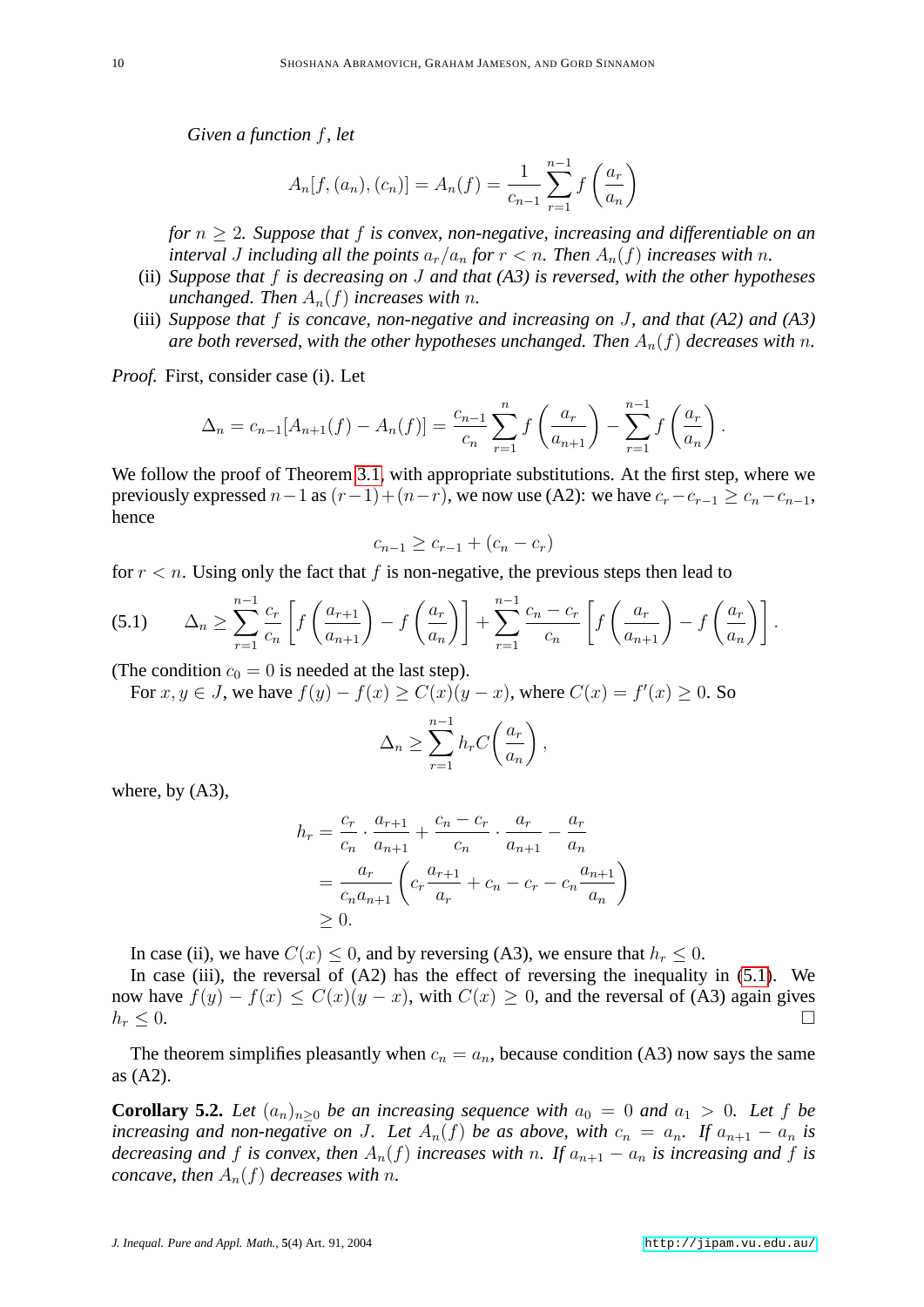We note that the term  $c_0$  does not appear in the definition of  $A_n(f)$ . Its role is only to ensure that  $c_2 - c_1 \leq c_1$ . Also, the differentiability condition is only to avoid infinite gradient at any point  $a_r/a_n$  that coincides with an end point of J.

Simply inserting the definition of superquadratic, we obtain:

<span id="page-10-0"></span>**Theorem 5.3.** Let  $(a_n)$ ,  $(c_n)$  and  $A_n(f)$  be as in Theorem [5.1\(](#page-8-0)*i*). Suppose that f *is superquadratic and non-negative on* J*. Then*

$$
A_{n+1}(f) - A_n(f) \ge \frac{1}{c_n c_{n-1}} \sum_{r=1}^{n-1} c_r f\left(\left|\frac{a_{r+1}}{a_{n+1}} - \frac{a_r}{a_n}\right|\right) + \frac{1}{c_n c_{n-1}} \sum_{r=1}^{n-1} (c_n - c_r) f\left(\left|\frac{a_r}{a_n} - \frac{a_r}{a_{n+1}}\right|\right).
$$

Note that if  $(a_n)$  is increasing, then there is clearly no need for the second modulus sign in Theorem [5.3.](#page-10-0) Furthermore, it is easily checked that, with the other hypotheses, this implies that  $a_{n+1}/a_n$  is decreasing, so that the first modulus sign is redundant as well.

We now formulate the dual results for  $B_n(f)$ . We need an extra hypothesis, (B4).

## <span id="page-10-2"></span>**Theorem 5.4.**

- (i) Let  $(a_n)_{n>0}$  and  $(c_n)_{n>0}$  be sequences such that  $a_n > 0$  and  $c_n > 0$  for  $n \ge 1$  and: (B1)  $c_0 = 0$  *and*  $c_n$  *is increasing,* 
	- (B2)  $c_n c_{n-1}$  *is increasing for*  $n \geq 1$ ,
	- (B3)  $c_n(1 a_{n-1}/a_n)$  *is increasing for*  $n \geq 1$ *,*
	- (B4) *either*  $a_0 = 0$  *or*  $(a_n)$  *is increasing.*

*Given a function* f*, let*

$$
B_n[f,(a_n),(c_n)] = B_n(f) = \frac{1}{c_{n+1}} \sum_{r=0}^n f\left(\frac{a_r}{a_n}\right).
$$

*for*  $n \geq 1$ *. Suppose that*  $f$  *is convex, non-negative, increasing and differentiable on an interval J including all the points*  $a_r/a_n$  *for*  $1 \le r \le n$ *. Then*  $B_n(f)$  *decreases with n*.

- (ii) *Suppose that* f *is decreasing on* J *and that (B3) and (B4) are both reversed, with the other hypotheses unchanged. Then*  $B_n(f)$  *decreases with* n.
- (iii) *Suppose that* f *is concave, non-negative and increasing on* J*, and that (B2), (B3), (B4) are all reversed, with the other hypotheses unchanged. Then*  $B_n(f)$  *increases with* n.

*Proof.* We adapt the proof of Theorem [3.2.](#page-5-2) For  $n \geq 2$ , let

$$
\Delta_n = c_{n+1}[B_{n-1}(f) - B_n(f)] = \frac{c_{n+1}}{c_n} \sum_{r=0}^{n-1} f\left(\frac{a_r}{a_{n-1}}\right) - \sum_{r=0}^n f\left(\frac{a_r}{a_n}\right).
$$

<span id="page-10-1"></span>Using (B2) in the form  $c_{n+1} > c_{r+1} + (c_n - c_r)$ , together with the non-negativity of f, we obtain

$$
(5.2) \qquad \Delta_n \ge \sum_{r=1}^{n-1} \frac{c_r}{c_n} \left[ f\left(\frac{a_{r-1}}{a_{n-1}}\right) - f\left(\frac{a_r}{a_n}\right) \right] + \sum_{r=0}^{n-1} \frac{c_n - c_r}{c_n} \left[ f\left(\frac{a_r}{a_{n-1}}\right) - f\left(\frac{a_r}{a_n}\right) \right].
$$

Separating out the term  $r = 0$ , we now have in case (i)

$$
\Delta_n \ge \sum_{r=1}^{n-1} k_r C\left(\frac{a_r}{a_n}\right) + \delta_n,
$$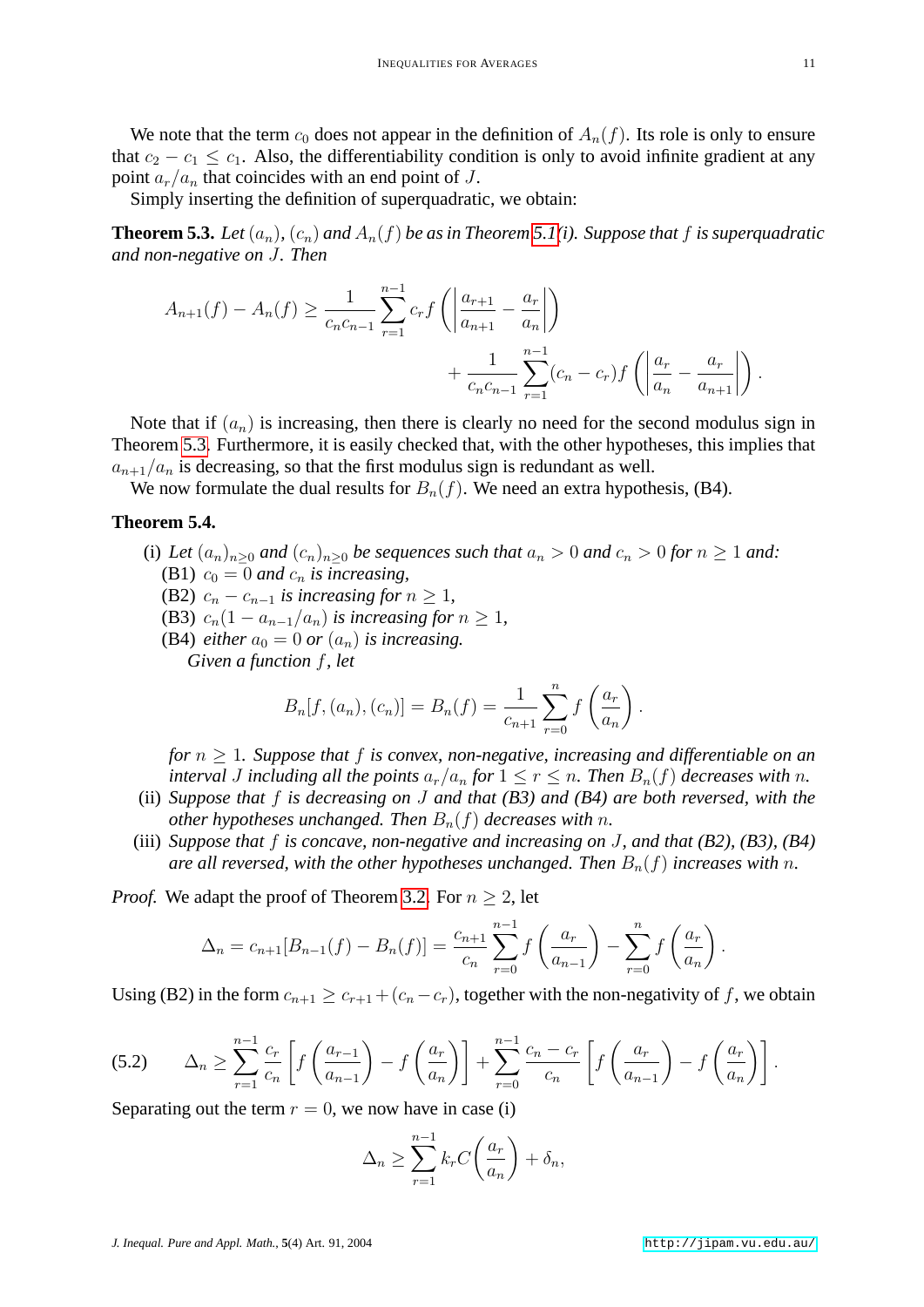where  $\delta_n = f(a_0/a_{n-1}) - f(a_0/a_n)$ . Condition (B4) ensures that  $\delta_n \geq 0$  (note that we do not need differentiability at the point  $a_0/a_n$ ), and (B3) gives

$$
k_r = \frac{c_r}{c_n} \cdot \frac{a_{r-1}}{a_{n-1}} + \frac{c_n - c_r}{c_n} \cdot \frac{a_r}{a_{n-1}} - \frac{a_r}{a_n}
$$
  
= 
$$
\frac{a_r}{c_n a_{n-1}} \left( c_r \frac{a_{r-1}}{a_r} + c_n - c_r - c_n \frac{a_{n-1}}{a_n} \right)
$$
  
 $\geq 0.$ 

In case (ii), the reversed hypotheses give  $C(x) \leq 0$ ,  $k_r \leq 0$  and  $\delta_n \geq 0$ .

In case (iii), the inequality in [\(5.2\)](#page-10-1) is reversed, and  $C(x) \ge 0$ ,  $k_r \le 0$  and  $\delta_n \le 0$ . **Corollary 5.5.** Let  $(a_n)_{n>0}$  be an increasing sequence with  $a_0 = 0$  and  $a_1 > 0$ . Let f be

<span id="page-11-0"></span>*increasing and non-negative on* J. Let  $B_n(f)$  be as above, with  $c_n = a_n$ . If  $a_n - a_{n-1}$  is *increasing and* f *is convex, then*  $B_n(f)$  *decreases with* n. If  $a_n - a_{n-1}$  *is decreasing and* f *is concave, then*  $B_n(f)$  *increases with n.* 

**Theorem 5.6.** *Let*  $(a_n)$ *,*  $(c_n)$  *and*  $B_n(f)$  *be as in Theorem* [5.4\(](#page-10-2)*i*). Suppose that f *is superquadratic and non-negative on* J*. Then*

$$
B_{n-1}(f) - B_n(f) \ge \frac{1}{c_n c_{n+1}} \sum_{r=1}^{n-1} c_r f\left(\left|\frac{a_r}{a_n} - \frac{a_{r-1}}{a_{n-1}}\right|\right) + \frac{1}{c_n c_{n+1}} \sum_{r=0}^{n-1} (c_n - c_r) f\left(\left|\frac{a_r}{a_{n-1}} - \frac{a_r}{a_n}\right|\right).
$$

*Relation to the theorems of* [\[4\]](#page-13-3). The theorems of [\[4\]](#page-13-3) (in some cases, slightly strengthened) are cases of our Theorems [5.1](#page-8-0) and [5.4.](#page-10-2) More exactly, by taking  $c_n = n$  in Theorem [5.1,](#page-8-0) we obtain Theorem 2 of [\[4\]](#page-13-3), strengthened by replacing  $1/n$  by  $1/(n-1)$ . By taking  $c_n = a_{n+1}$  in Theorem [5.1,](#page-8-0) we obtain Theorem 3 of [\[4\]](#page-13-3); of course, the hypothesis fails to simplify as in Corollary [5.2.](#page-9-1) Theorems A and B of [\[4\]](#page-13-3) bear a similar relationship to our Theorem [5.4.](#page-10-2) In the way seen in Section [3,](#page-4-3) results for one-end-point averages (or their generalized forms) can usually be derived from those for  $A_n(f)$  and  $B_n(f)$ . Also, one-end-point averages lead to more complication in the proofs: ultimately, this can be traced to the fact that the analogues of the original  $h_r$  and  $k_r$ no longer cancel to zero. All these facts indicate that  $A_n(f)$  and  $B_n(f)$  are the natural averages for this study.

At this level of generality, it is hardly worth formulating generalizations of the original (3.2) and (3.4) for superquadratic functions. However, in some particular cases one can easily calculate the term corresponding to the previous  $f(1/3n)$ . For example, in Theorem [5.3,](#page-10-0) with  $c_n = n$ and  $a_n = 2n - 1$ , we obtain the lower estimate  $f(x_n)$ , where

$$
x_n = \frac{4n+1}{3(4n^2-1)}.
$$

**Remark 5.7.** Our proofs extend without change to three sequences: let

$$
A_n(f) = \frac{1}{c_{n-1}} \sum_{r=1}^{n-1} f\left(\frac{a_r}{b_n}\right), \qquad B_n(f) = \frac{1}{c_{n+1}} \sum_{r=0}^n f\left(\frac{a_r}{b_n}\right).
$$

Conditions (A3) and (B3) become, respectively,

$$
c_r(a_{r+1}/a_r - 1) \ge c_n(b_{n+1}/b_n - 1) \quad \text{for } r < n,
$$
\n
$$
c_n(1 - b_{n-1}/b_n) \ge c_r(1 - a_{r-1}/a_r) \quad \text{for } r \le n.
$$

Condition (B4) becomes: either  $a_0 = 0$  or  $(b_n)$  is increasing.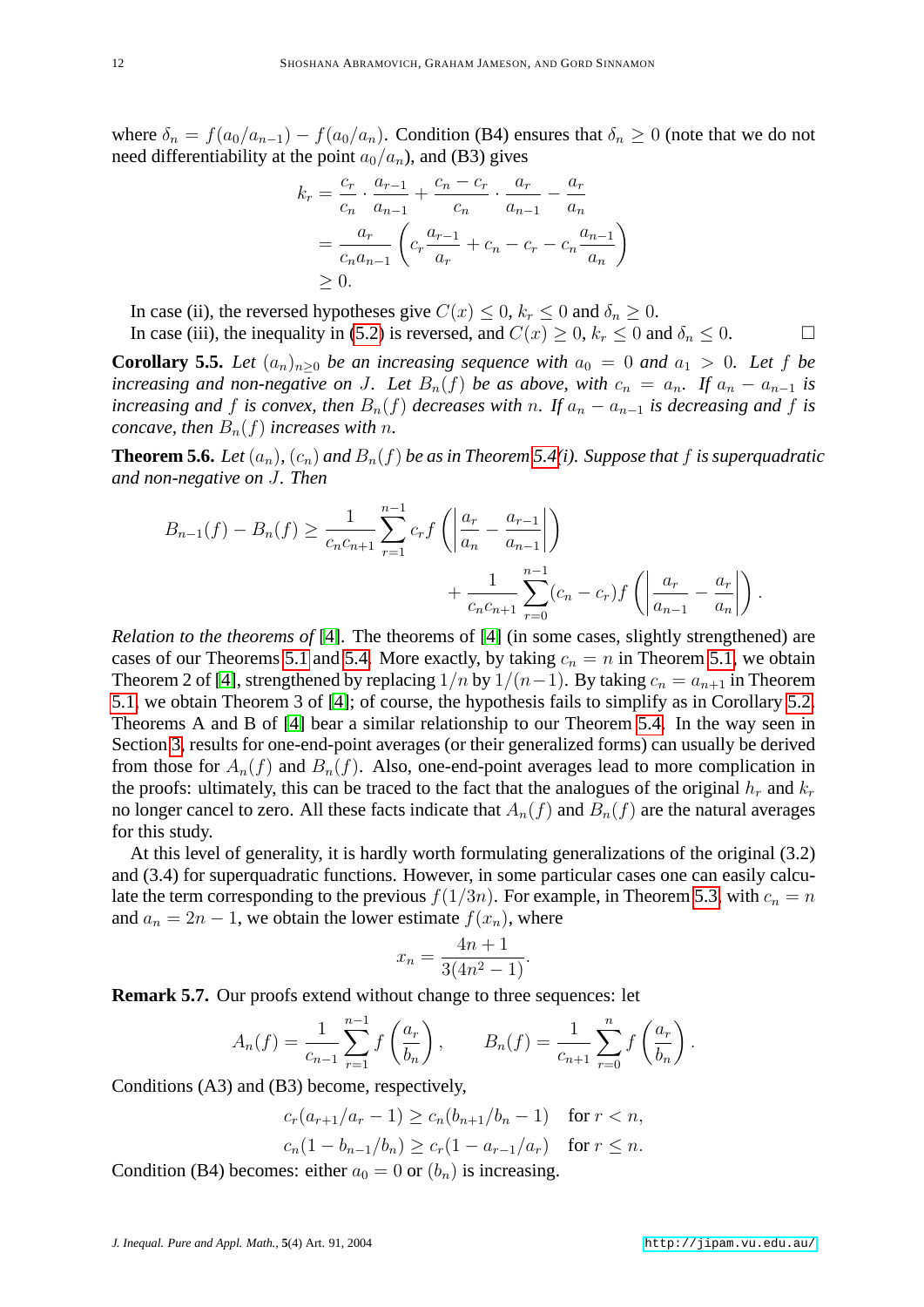#### 6. **APPLICATIONS TO SUMS AND PRODUCTS INVOLVING ODD NUMBERS**

Let

$$
S_n(p) = \sum_{r=1}^n (2r-1)^p.
$$

Note that  $S_n(1) = n^2$ . We write also  $S_n^*(p) = S_n(p) - 1$ . It is shown in [\[2,](#page-13-0) Proposition 12] that  $S_n(p)/n^{p+1}$  increases with n if  $p \ge 1$  or  $p < 0$ , and decreases with n if  $0 \le p \le 1$ . (This result is derived from a theorem on mid-point averages  $\frac{1}{n} \sum_{r=1}^{n} f[(2r-1)/2n]$  requiring both f and its derivative to be convex or concave; note however that it is trivial for  $p \le -1$ .) We shall apply our theorems to derive some companion results for  $S_n(p)$  and  $S_n^*(p)$ .

Note first that if  $c_n = n$  and  $a_n = 2n + 1$ , then

$$
c_n \left( \frac{a_{n+1}}{a_n} - 1 \right) = c_n \left( 1 - \frac{a_{n-1}}{a_n} \right) = \frac{2n}{2n+1},
$$

which increases with *n*. If  $c_n = n$  and  $a_n = 2n - 1$ , then

$$
c_n \left( \frac{a_{n+1}}{a_n} - 1 \right) = c_n \left( 1 - \frac{a_{n-1}}{a_n} \right) = \frac{2n}{2n-1},
$$

<span id="page-12-0"></span>which decreases with  $n$ .

#### **Proposition 6.1.** *If*  $p \geq 1$ *, then*

$$
\frac{S_n(p)}{(2n+1)(2n-1)^p} \quad decreases \text{ with } n,
$$

$$
\frac{S_n^*(p)}{(2n-1)(2n+1)^p} \quad increases \text{ with } n.
$$

*Proof.* Let  $f(x)$  be the convex function  $x^p$ . The first statement is given by Corollary [5.5,](#page-11-0) with  $a_0 = 0$  and  $a_n = 2n - 1$  for  $n \ge 1$ . The second one is given by Corollary [5.2,](#page-9-1) with  $a_0 = 0$  and  $a_n = 2n + 1$  for  $n \geq 1$ .

The case  $p = 1$  shows that we cannot replace  $S_n^*(p)$  by  $S_n(p)$  in the second statement. Also, this statement does not follow in any easy way from the theorem of [\[2\]](#page-13-0).

The sense in which reversal occurs at  $p = 1$  is seen in the next result. Also, we can formulate two companion statements (corresponding ones were not included in Proposition [6.1,](#page-12-0) because they would be weaker than the given statements).

## **Proposition 6.2.** *If*  $0 < p \leq 1$ *, then*

$$
\frac{S_n(p)}{(2n-1)(2n+1)^p}
$$
 and 
$$
\frac{S_n^*(p)}{(n-1)(2n+1)^p}
$$
 decrease with n,

*and*

$$
\frac{S_n^*(p)}{(2n+1)(2n-1)^p}
$$
 and 
$$
\frac{S_n(p)}{(n+1)(2n-1)^p}
$$
 increase with n.

*Proof.* The function  $f(x) = x^p$  is now concave. The first decreasing expression is given by Corollary [5.2](#page-9-1) with  $a_0 = 0$  and  $a_n = 2n - 1$  for  $n \ge 1$ . The second one is given by Theorem [5.1\(](#page-8-0)iii) with  $c_n = n$  and  $a_n = 2n + 1$ .

The first increasing expression is given by Corollary [5.5](#page-11-0) with  $a_0 = 0$  and  $a_n = 2n + 1$  for  $n \geq 1$ . The second one is given by Theorem [5.4\(](#page-10-2)iii) with  $c_n = n$  and  $a_0 = 0$ ,  $a_n = 2n - 1$  for  $n \geq 1$ . Recall that differentiability at 0 is not required.